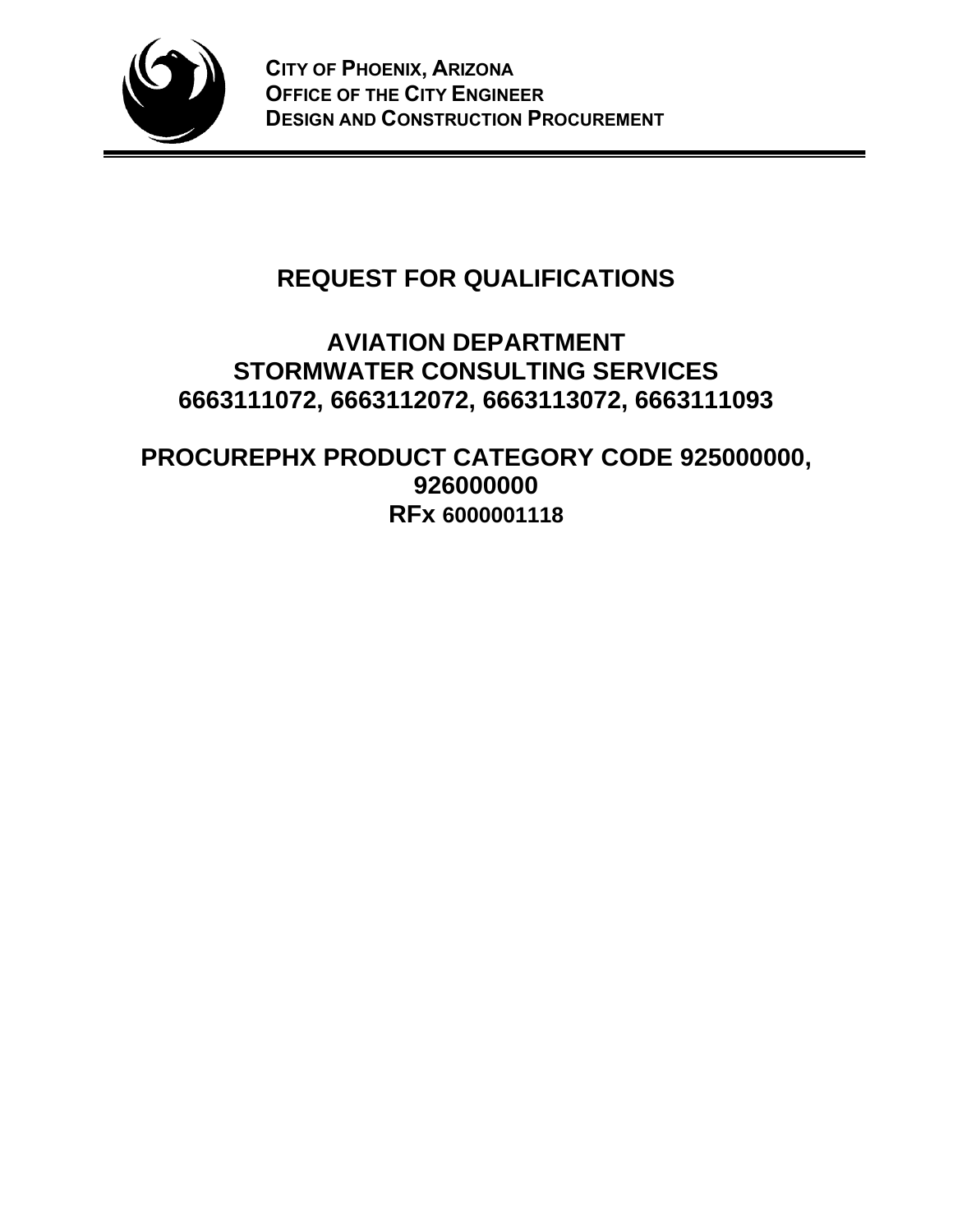# REQUEST FOR QUALIFICATIONS

The City of Phoenix is seeking a qualified consultant team to provide stormwater pollution prevention program services for the City's Aviation Department. Services may be required at all three City of Phoenix Airports: Phoenix Sky Harbor International Airport (PHX), Phoenix Deer Valley Airport (DVT) and Phoenix Goodyear Airport (GYR). The City will contract with the selected firm for a period of two years with the option to extend for up to three additional one-year periods.

# **SECTION I – SCOPE OF WORK**

The preferred consultant shall have experience in an active airport operations area, and be able to demonstrate qualifications in providing stormwater pollution prevention program services in accordance with the 2020 Environmental Protection Agency's (EPA's) Multi-Sector General Permit (MSGP), the current and any future update of the Arizona Department of Environmental Quality's (ADEQ's) MSGP, and the City's Municipal Separate Storm Sewer System (MS4) Permit. City and business partners also are subject to Construction General Permit (CGP) and Pesticide General Permit (PGP) requirements. Consultant may provide any or all of the following services:

- Assist with running a Pollution Prevention Team (PPT) comprised of more than 100 members including Aviation staff and Aviation's business partners
- Develop and perform annual updates to the Stormwater Pollution Prevention Plans (SWPPPs).
- Schedule and perform annual and/or educative site compliance inspections of co-permittee and non-permittee facilities
- Observe and report on at least one de-icing event monthly between November 1 and February 28 or February 29, annually, or as needed
- Update the existing stormwater databases with relevant information
- Assist with review of future or proposed stormwater and de-icing regulations from the EPA and/or the ADEQ and provide written recommendations
- Update Aviation's SWPPPs, as needed, to meet MSGP or MS4 or CGP or PGP requirements or to support compliance with these other permits
- Provide a minimum number of inspectors with the necessary equipment (including software and tablets with internet access) to perform annual compliance inspections within 15 days of the start of the inspection period
- Maintain and update tablet-based inspection forms as needed
- Prepare and track PPT, Notices of Intent, Notices of Termination, No Exposure Certifications, and letters of termination to reflect PPT changes and updates
- Provide 24-hour/7-day a week staff trained in Hazardous Waste Operations (40-hour HazWOper and 8-hour Site Supervisor) for assistance for emergency response oversight for spills
- Drainage surveys and GIS mapping at commercial and/or general aviation airports
- Public meetings and training multiple stakeholders (e.g., co-permittees and non-permittees).
- Stormwater permitting at regulated facilities: Sector S Air Transportation Facilities, MS4 regulated municipalities, and other MSGP sector facilities
- National leadership in aviation stormwater issues. Relevant experience at other relevant Transportation Research Board Airport Cooperative Research Program projects
- Develop project newsletters and training presentations where needed

# **SECTION II - PRE-SUBMITTAL MEETING**

A pre-submittal meeting will be held at 1:00 p.m. on Thursday, September 16, 2021, via WebEx. At this meeting, City staff will discuss the scope of work, general project requirements, and respond to questions from the attendees. It is strongly recommended that interested firms attend the pre-submittal meeting. Inquiries regarding the project scope outside of this pre-submittal meeting must be directed to the Contracts Specialist.

Pre-Submittal WebEx Meeting Information:

## **When it's time, join your Webex meeting here:**

**Join from the meeting link**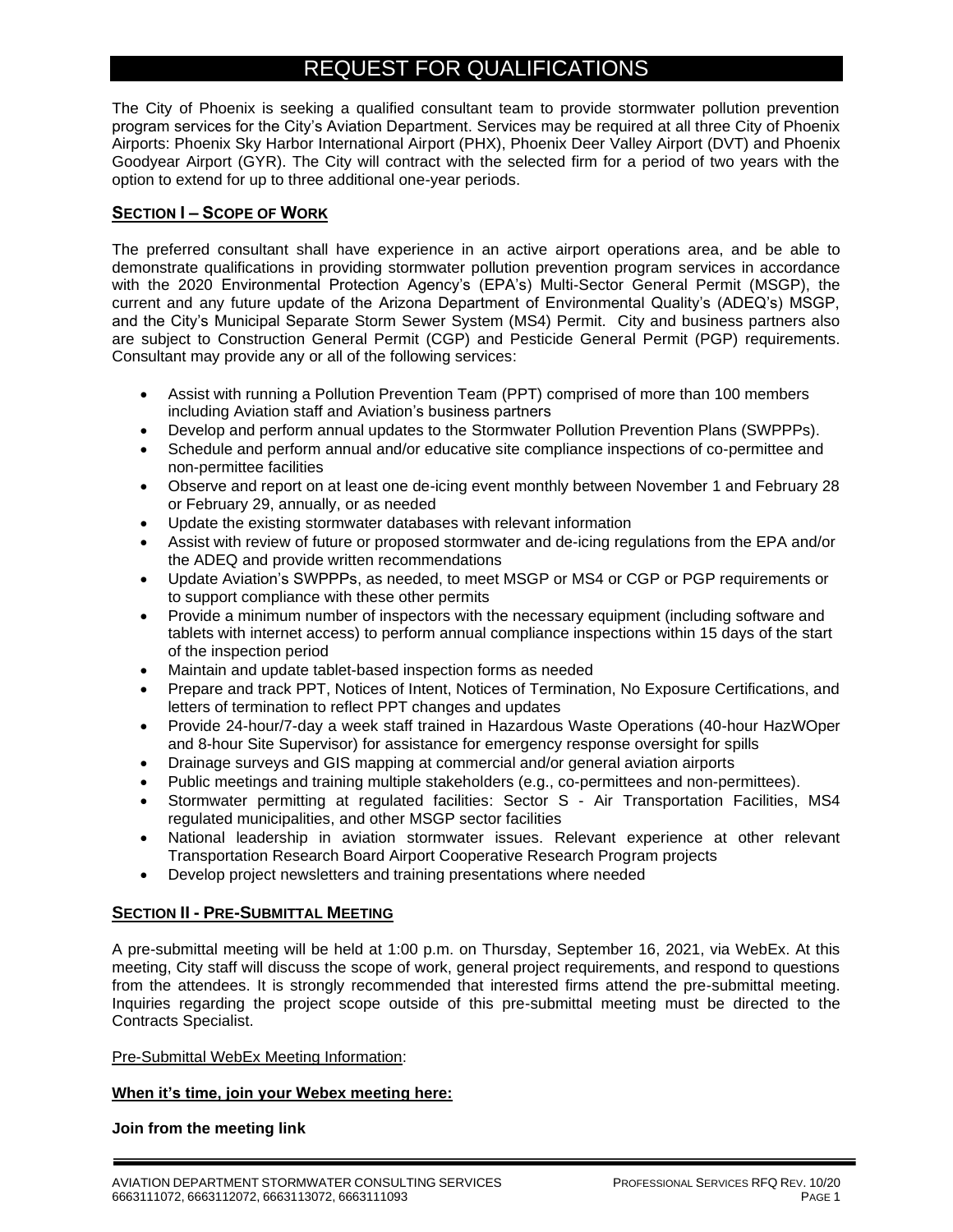#### **Pre-Submittal Meeting number (access code): 2453 220 9004**

#### **Join by phone**

+1-415-655-0001 US Toll

## **SECTION III - STATEMENT OF QUALIFICATIONS EVALUATION CRITERIA**

A Firm will be selected through a qualifications-based selection process based on the criteria below. Subcriteria are listed in order of importance in relation to project services. City of Phoenix project experience is not required.

#### **A. Experience of the Firm (80 points)**

Provide a description in more technical detail of at least two primary projects completed within the last three years. These projects should demonstrate working knowledge and experience regarding the Stormwater consulting services requested above. For each project listed, provide:

- 1. Description of the project including scope and project owner
- 2. Role of the firm and explain how this relates to the services being solicited
- 3. Contracted service dates and project value
- 4. Provide examples of project newsletters and training presentations.

## **B. Experience of the Key Personnel (80 points)**

Describe the experience and qualifications of the key personnel expected to be assigned in providing these services for similar projects. For each key person identified, list their length of time with the firm and at least two comparable projects in which they have played a primary role. If a project selected for a key person is the same as one selected for the firm, provide just the project name and the role of the key person. For each project listed, provide:

- 1. Stormwater consulting experience, relevant experience and years of experience with the development and implementation of stormwater pollution prevention programs.
	- a. Identify key personnel who will be assigned to this project, including subconsultants and their primary office location.
	- b. List local team qualifications and experience of the project manager and inspectors.
- 2. Experience with public meetings, training workshops, engaging project newsletters, and working with multiple stakeholders (e.g., co-permittees and non-permittees).
- 3. Knowledge of EPA and ADEQ (or other state) MSGP programs and MS4 permit programs.
- 4. Include the number and type of airport and/or other industrial stormwater management projects the project manager and/or team members completed within the past 5 years.

#### **C. Project Management, Approach, and Responsiveness (200 points)**

Demonstrate ability to perform each task included in the Scope of Services described in Exhibit A, as well as provide your team's understanding and approach to the project, including a discussion of approach to becoming familiar with DVT, GYR, PHX and the PPT.

- 1. Describe the approach and methodology that will be used, including any equipment or special software
- 2. Identify the specific level of work that will be performed, services that will be completed for the project, and the work products that will be produced to demonstrate ability to perform each task included in the Scope of Services described in Exhibit A.
- 3. Identify regulatory risks to the City and potential measures to address the risks
- 4. Include a brief discussion of your approach to project issues such as troubleshooting, dispute resolution, submittal of reports, submittal of samples, and any other pertinent matters.

## **D. Staffing Information for Key Personnel (40 points)**

Provide the following: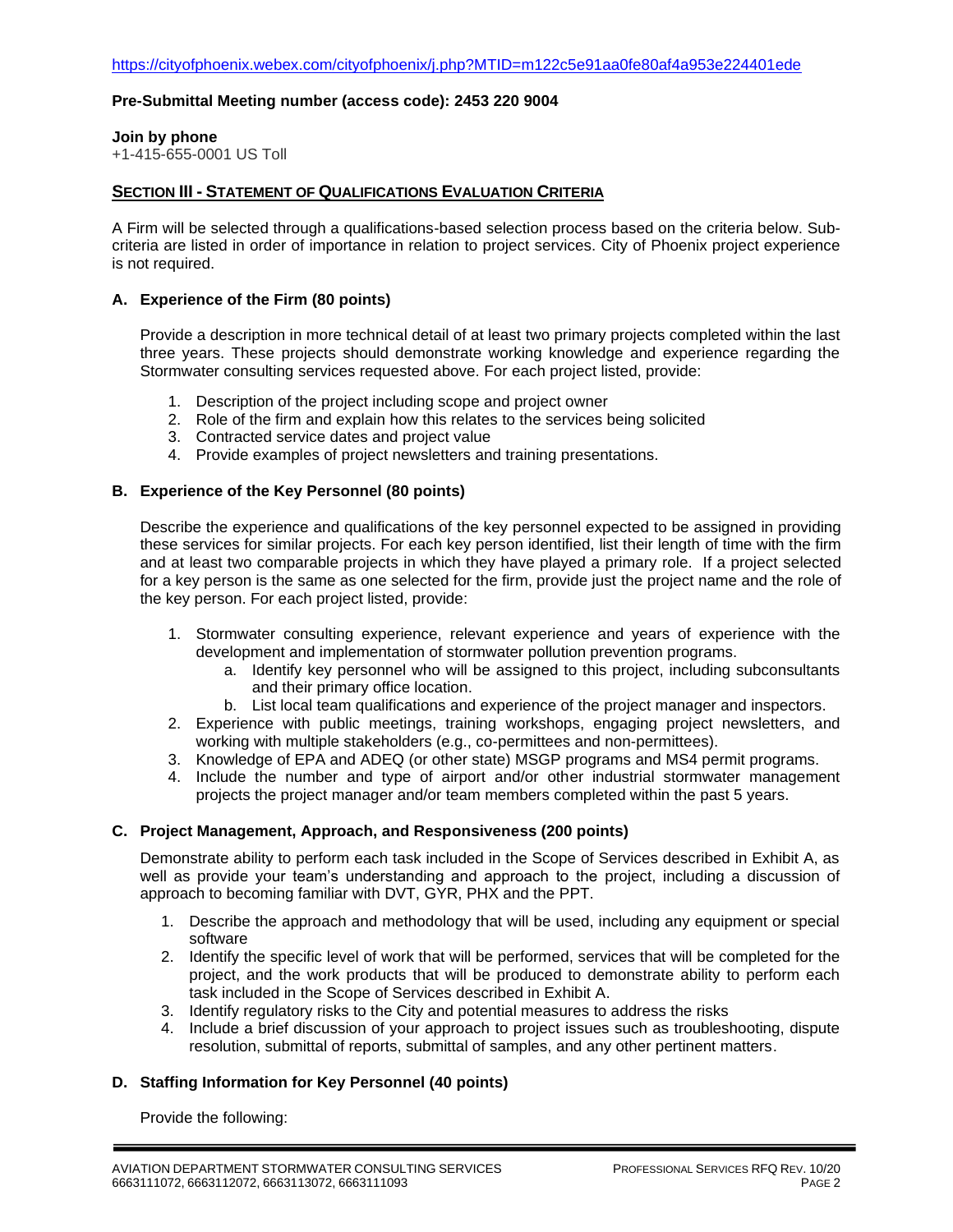- 1. Team's availability and commitment to the project
- 2. Organization chart showing key personnel, current professional licenses or certifications
- 3. Team's plan to maintain continuity of the proposed services
- 4. Identify key personnel and subconsultants trained in Hazardous Waste Operations (40-hour HazWOper and 8-hour Site Supervisor) to be assigned to provide 24-hour/7-days a week assistance for emergency response oversight for spills.
- 5. Identify key personnel trained in MSGP, CGP and PGP and provide their certifications, experience with stormwater database development and GIS database, analytics, tools and data representations.
- 6. Identify the location of the lead firm's principal office and the home office location of key staff on this project.

#### **E. Reference Check (maximum 21 points\*)**

Use the form provided (Exhibit B) to obtain at least three references. It is preferred no more than one be a City of Phoenix project. If your firm has not completed prior projects with other agencies, you will not be penalized. It is recommended there be references outside the City of Phoenix.

\*These points are in addition to the 400 points for the SOQ.

#### **SECTION IV - SUBMITTAL REQUIREMENTS**

**New Electronic Submittal Process**: Firms interested in this project must submit a Statement of Qualifications (SOQ) electronically through the ProcurePHX online portal.

Submittal requirements are as follows:

 **Vendor Information: All firms must be registered in the City's Vendor Management System prior to submitting a proposal. For new firms, the City will send an email to your firm with a vendor number within two business days of submitting the request. The vendor number should be included on the cover of the SOQ. Information on how to register with the City is available at:** 

<https://www.phoenix.gov/financesite/Pages/EProc-help.aspx>

**If your firm is already registered with the City of Phoenix's ProcurePHX system, please visit**  <https://eprocurement.phoenix.gov/irj/portal> **to login and access the electronic solicitation.**

#### **The product category code for this RFQ is 925000000, 926000000 and the RFx number is 6000001118.**

#### **Submittals:**

- Submittals must be uploaded to the ProcurePhx website by the submittal due date and time.
- Submit only one (1) SOQ electronically, in .PDF format only, addressing all evaluation criteria. No hard copies will be accepted.
- Clearly display the firm name, vendor number, project title, and project number on the cover of the SOQ.
- A maximum of **20** pages is permitted to address all content in the SOQ submittal *(Maximum page limit includes evaluation criteria and all additional content. It does not include information sheet.)*
- Submit electronically the Statement of Qualifications by **12:00 noon, Phoenix time, on Friday, October 1, 2021.**
- Upload one complete version of the SOQ addressing all the criteria. Upload format is .PDF.
- Page size must meet requirements of 8½" x 11"
- Font size must not be less than 10 point
- Content count:
	- $\checkmark$  Each side of a page containing evaluation criteria and additional content will be counted toward the maximum page limit noted above.
	- ✓ Pages that have project photos, charts and/or graphs will be counted towards the maximum page limit noted above.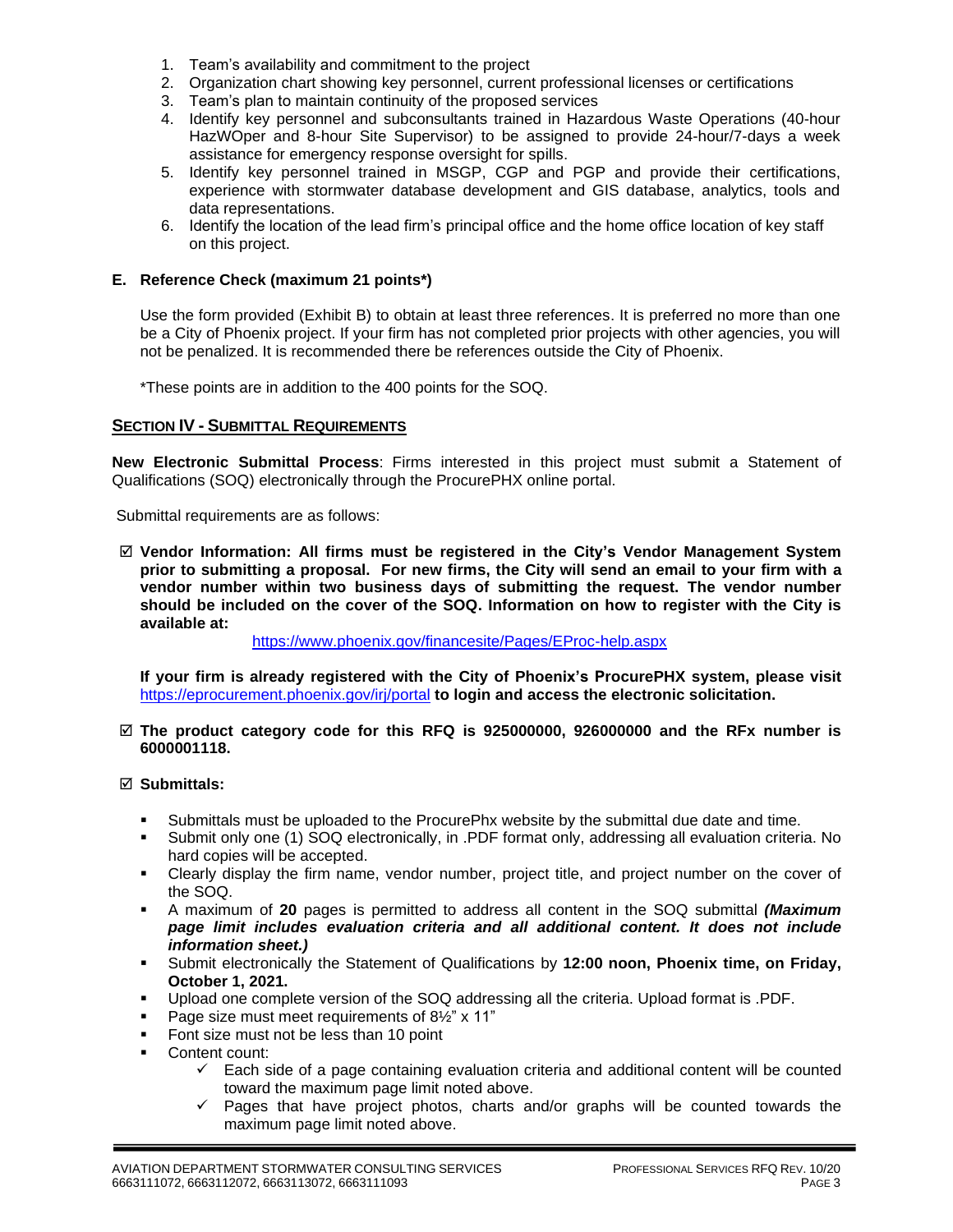- $\checkmark$  Front and back covers, information sheet, Table of Contents pages, and divider (tab) pages **will NOT** be counted toward the maximum page limit noted above, unless they include evaluation criteria and additional content that could be considered by the selection panel.
- **Information Sheet:** Provide an information sheet that includes project title, project number, RFx number, firm name, address, phone number, vendor number, and the name, title, email address and signature of your contact person for the project. Do not include any additional information.
- **Evaluation Criteria:** Address the SOQ evaluation criteria.
- **Additional Content:** Resumes and other information may be included (*content shall be included within the permitted maximum page limit*).

#### **Note: All pages exceeding the specified maximum page limit will be removed from the submittal and not considered in evaluating a submitted SOQ.**

## **SECTION V – GROUNDS FOR DISQUALIFICATION**

The following **will be grounds for disqualification,** and will be strictly enforced:

- Failure to submit electronically through the ProcurePHX online portal by the due date and time.
- Violating the "Contact with City Employees" policy contained in this RFQ

# **SECTION VI - SELECTION PROCESS AND SCHEDULE**

Interested firms will submit a SOQ. The firm will be selected through a qualifications-based selection process. A selection panel will evaluate each SOQ per the criteria set forth in Section IV above.

Finalists from the SOQ evaluation will be invited to participate in detailed interviews. A letter to each finalist will contain the evaluation criteria to be used during the interview presentation. Interview evaluations to select the highest qualified firm include scores from the SOQ evaluation process. The City may conduct a due diligence review on the firm(s) receiving the highest evaluation.

The City expects to create a final list of at least three, but not more than five firms for this project. The City will enter into negotiations with the selected firm and execute a contract upon completion of negotiation of fees, contract terms, and City Council approval.

The following tentative schedule has been prepared for this project. Firms interested in this project must be available on the dates as specified below.

| Pre-submittal meeting        | September 16, 2021  |
|------------------------------|---------------------|
| SOO <sub>s</sub> due         | October 1, 2021     |
| Firms notified for interview | October 18, 2021    |
| Interview                    | October 29, 2021    |
| Scope Meeting                | Early December 2021 |

If the City is unsuccessful in negotiating a contract with the best-qualified firm, the City may then negotiate with the next most qualified firm until a contract is executed, or the City may decide to terminate the selection process. Once a contract is executed with the successful firm, the procurement is complete.

Firms on the short list for interviews for this project will be notified directly by the City. Notification to all other firms on the status of a short list for this project will be posted on the City of Phoenix's "Tabulations, Awards, and Recommendations" website:

## http://solicitations.phoenix.gov/awards

Firm selected for this project will be notified directly by the City. Notification to all other firms on the status of a selection on this project will be posted on the City of Phoenix's "Tabulations, Awards, and Recommendations" website: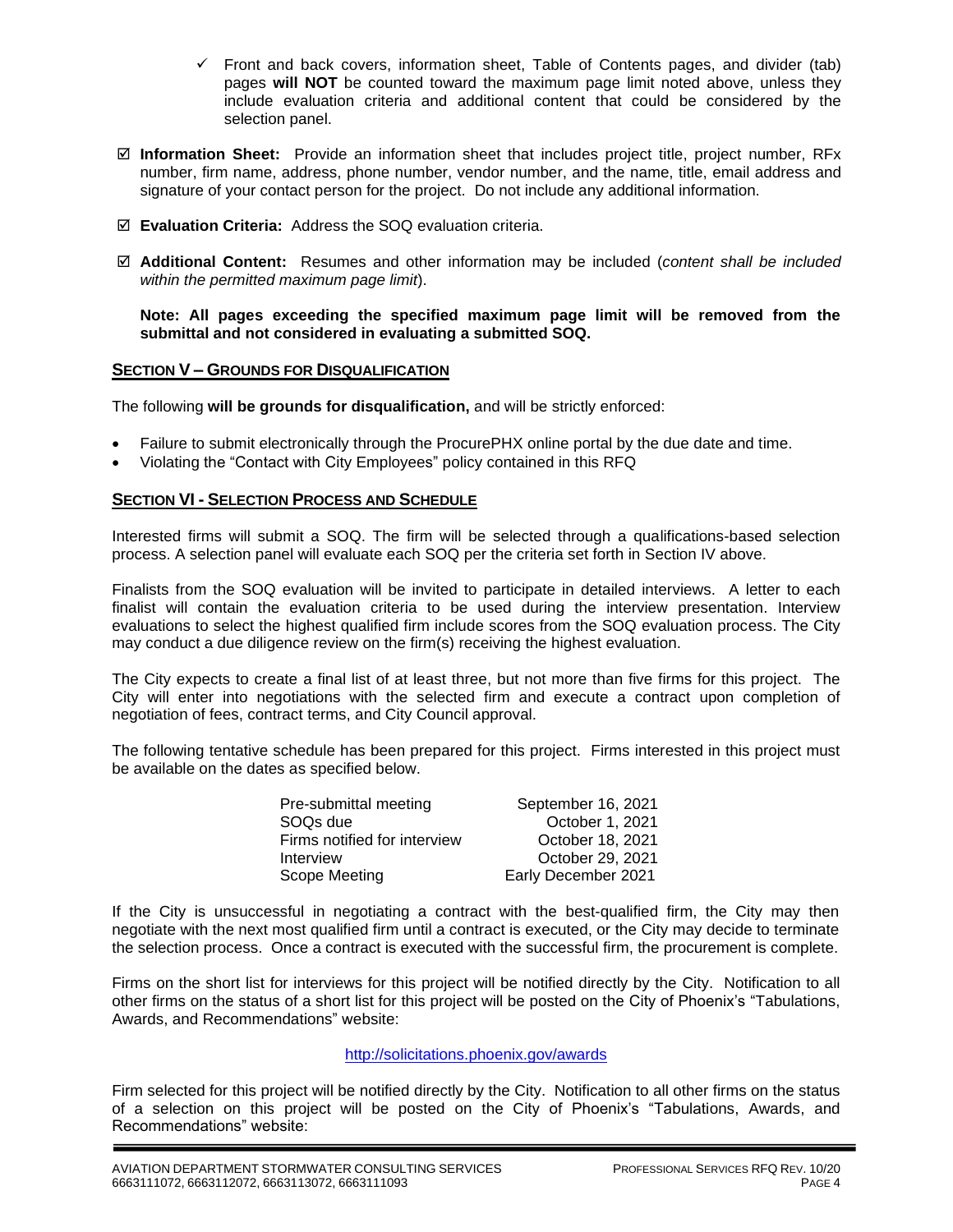## **SECTION VII – GENERAL INFORMATION**

**Citywide Capital Improvement Projects.** Consulting and contractor services supporting the City's Capital Improvement Projects are procured under the authority of the City Engineer, currently located within the Street Transportation Department. Design and Construction Procurement coordinates the citywide consulting and construction contracting procurement processes.

**Changes to Request for Qualifications.** *Any changes to this Request for Qualifications (RFQ) will be in the form of a Notification.* The City of Phoenix shall not be held responsible for any oral instructions. Notifications are available on both the Current Opportunities and ProcurePHX webpage.

*It shall be the responsibility of the registered RFQ holder to determine, prior to the submittal of the Statement of Qualifications, if a Notification has been issued***.** Registered RFQ holders may refer to the web page or call the Contracts Specialist (listed below) to ascertain if a Notification has been issued for this project.

**Alternate Format.** For more information or a copy of this publication in an alternate format, contact the Contracts Specialist (listed below) - Voice or TTY 711. Requests will only be honored if made within the first week of the advertising period.

**Release of Project Information.** The City shall provide the release of all public information concerning the project, including selection announcements and contract awards. Those desiring to release information to the public must receive prior written approval from the City.

**City Rights.** The City of Phoenix reserves the right to reject any or all Statements of Qualifications, to waive any informality or irregularity in any Statement of Qualifications received, and to be the sole judge of the merits of the respective Statements of Qualifications received.

**Contact with City Employees.** This policy is intended to create a level playing field for all Proposers, assure that contracts are awarded in public, and protect the integrity of the selection process. **OFFERORS THAT VIOLATE THIS POLICY WILL BE DISQUALIFIED.**

Beginning on the date the RFQ is issued and until the date the contract is awarded or the RFQ withdrawn, all persons or entities that respond to the RFQ, including their authorized employees, agents, representatives, proposed partner(s), subcontractor(s), joint venture(s), member(s), or any of their lobbyists or attorneys (collectively the Proposer), will refrain from any direct or indirect contact with any person (other than the designated Contract Specialist) who may play a part in the selection process, including members of the evaluation panel, the City Manager, Assistant City Manager, Deputy City Managers, Department heads, the Mayor and other members of the Phoenix City Council. As long as the RFQ solicitation is not discussed, Proposers may continue to conduct business with the City and discuss business that is unrelated to this RFQ solicitation with City staff.

Commencing on the date and time a solicitation is published, potential or actual proposers (including their representatives) will only discuss matters associated with the solicitation with the Mayor, any members of City Council, the City Manager, any Deputy City Manager, or any department director directly associated with the solicitation (including in each case their assigned staff, except for the designated procurement officer) at a public meeting, posted under the Arizona Revised Statutes, until the resulting contract(s) are awarded or all offers or responses are rejected and the solicitation is cancelled without any announcement by the procurement officer of the City's intent to reissue the same or a similar solicitation.

Proposers may discuss their proposal or the RFQ solicitation with the Mayor or one or more members of the Phoenix City Council, provided such meetings are scheduled through the Contract Specialist (listed below), conducted in person at 200 W. Washington, Phoenix, Arizona 85003, and are posted as open meetings with the City Clerk at least twenty-four (24) hours prior to the scheduled meetings. The City Clerk will be responsible for posting the meetings. The posted notice shall identify the participants and the subject matter, as well as invite the public to participate.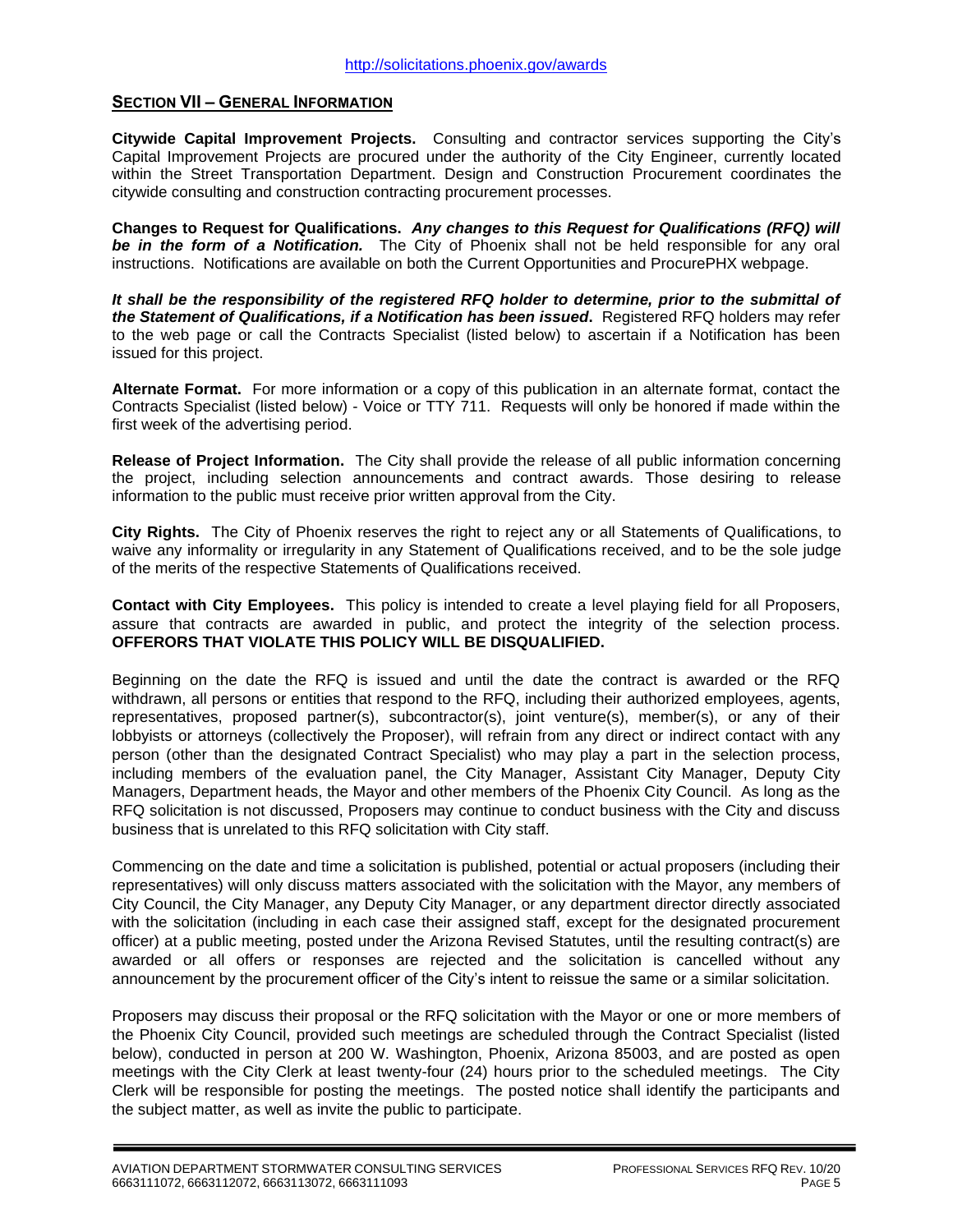**Conflict of Interest.** The City reserves the right to disqualify any Proposer on the basis of any real or apparent conflict of interest that is disclosed by the proposal submitted or any other data available to the City. This disqualification is at the sole discretion of the City. Any Proposer submitting a proposal herein waves any right to object now or at any future time, before any body or agency, including but not limited to, the City Council of the City of Phoenix or any court.

**Protest Procedures.** Firms responding to disqualification or a procurement outcome are referred to the Code of the City of Phoenix Chapter 2, Article XII, Section 2-187 to 2-190.4, which governs protest procedures utilized throughout the selection process. The procedures may be reviewed through the City of Phoenix website at:

<http://www.codepublishing.com/az/phoenix/>

A copy of the Protest Policy is also available online at:

<https://www.phoenix.gov/streets/procurement-opportunities>

**Questions -** Questions pertaining to this selection process or contract issues should be directed to the Contracts Specialist, Samantha Ansmann at (602) 681-5361 or email [samantha.ansmann@phoenix.gov.](mailto:samantha.ansmann@phoenix.gov)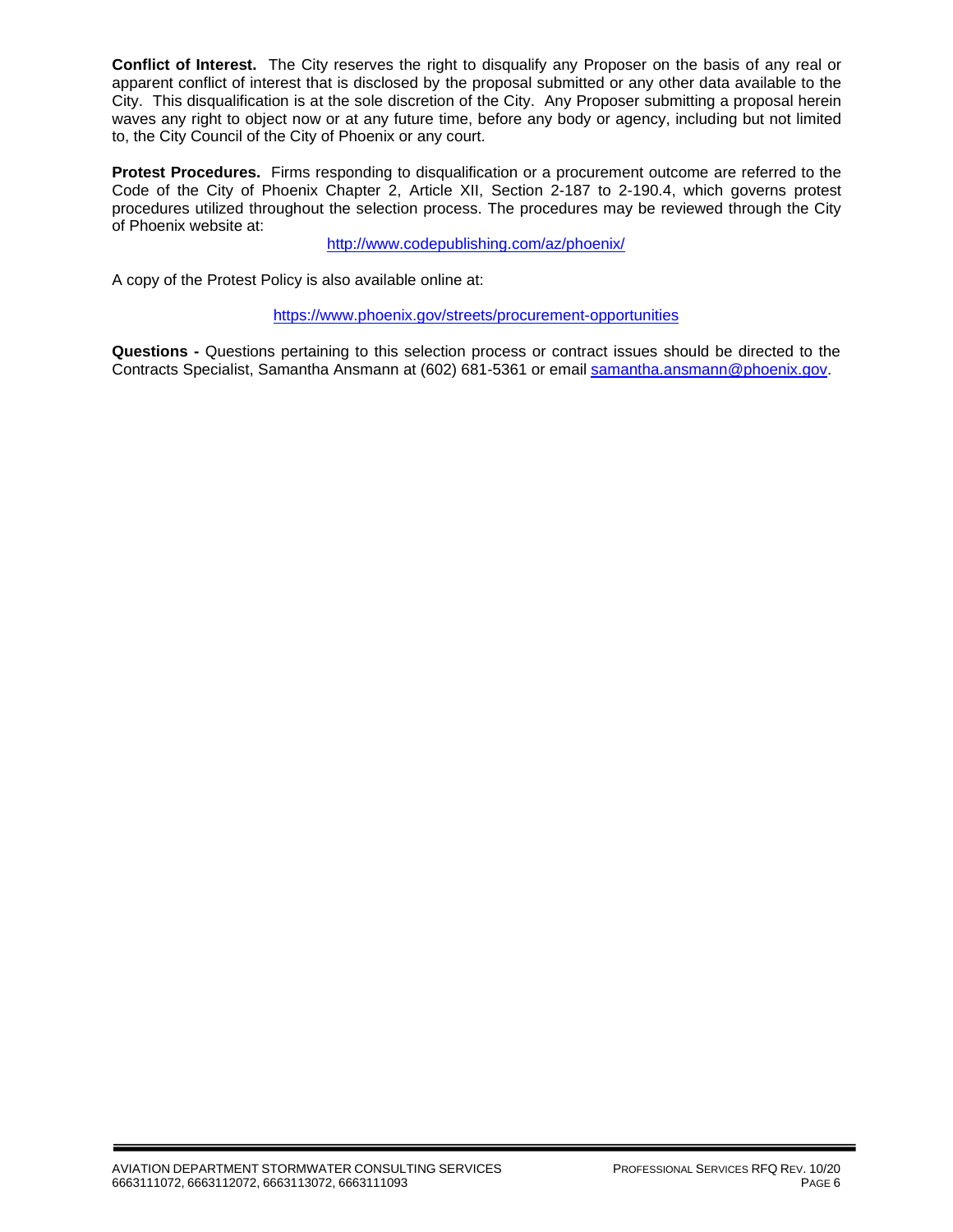# **EXHIBIT A SCOPE OF SERVICES**

Under the terms of this Agreement, and in accordance with the 2020 Environmental Protection Agency's (EPA) Multi-Sector General Permit (MSGP), the pending update of Arizona Department of Environmental Quality's (ADEQ's) MSGP, and the City's Municipal Separate Storm Sewer System (MS4) Permit, Consultant may provide any or all of the following Services on behalf of the City's Aviation Department (Aviation), including Phoenix Sky Harbor International Airport (PHX), Phoenix Deer Valley Airport (DVT), and/or Phoenix Goodyear Airport (GYR).

- 1. PPT Pollution Prevention Team (PPT): Assist Aviation's Planning & Environmental (P&E) staff in running a PPT Pollution Prevention Team, including developing and conducting pollution prevention training for PPTs and Aviation personnel responsible for implementing Control Measures (CMs), preventative maintenance and inspection programs at PHX, DVT and GYR.
	- a. Aviation has the option to request new training materials be prepared for online training and training materials to be posted to Aviation's Learning Management System for online training and request consultant lead on-line or classroom 'ask the expert' sessions.
		- i. Alternately, at Aviation's sole discretion, in-person Training shall be conducted at least annually and may be required up to twenty-one (21) classroom events per year.
		- ii. PPT classroom training shall consist of a minimum of four (4) sessions at PHX, one (1) session each at DVT and GYR, scheduled to accommodate different work shifts, and shall be conducted at a site to be determined by the City.
	- b. The training may also be made available to PPTs and Aviation staff via the City's website at [www.skyharbor.com/stormwater.](http://www.skyharbor.com/stormwater)
	- c. Remedial training may be required upon request.
	- d. Training materials shall be updated annually to engage PPTs using innovative ideas.
- 2. Stormwater Pollution Prevention Plans (SWPPPs): Develop and perform annual updates to the Stormwater SWPPPs based on site or activity or regulatory changes and the data obtained from site inspections, inspection forms, and the City. Administratively update the SWPPPs each quarter with maps and lists to reflect changes and provide in one document for posting.
- 3. Site Compliance Inspections: Schedule and perform annual and/or quarterly routine site inspections of PPT (co-permittee and non-permittee) facilities to evaluate existing CM effectiveness, identify and assist with implementation of new CMs and pollution controls, and to identify new pollutant source areas. The use of an inspection form, frequent correspondence, and site visits will be necessary. Information obtained from the inspections will be compiled into the existing stormwater database and summarized in the Annual Reports for PHX, DVT, and GYR. Quarterly reports will be provided to Aviation and include recommendations to improve compliance.
- 4. De-icing Event: Observe and report on at least one de-icing event monthly between November and February, or as required, in accordance with the current MSGP and SWPPP.
- 5. Stormwater Database: An existing stormwater database contains existing data. A 2012 Structured Query Language (SQL) server database engine and a Microsoft .Net 3.5 user interface are currently utilized to provide customization and additional functionality for the application. The web application and server database have been hosted on a secure server that is accessible to Aviation consultants and other team members

a. If requested, upload and migrate the existing stormwater database for PHX, DVT, and GYR relevant information pertaining to PPT contacts, CMs, inspections, spills, leaks, other sources of non-stormwater discharges, PPT activities, and associated documents to either the Consultant database engine or to City's Environmental Information Management System (EMIS). The database is used to track response to compliance findings and ensure responses are received within the required timeframe. The database software and server database shall be hosted on a secure server that is accessible to Aviation consultants, Aviation staff, and PPT.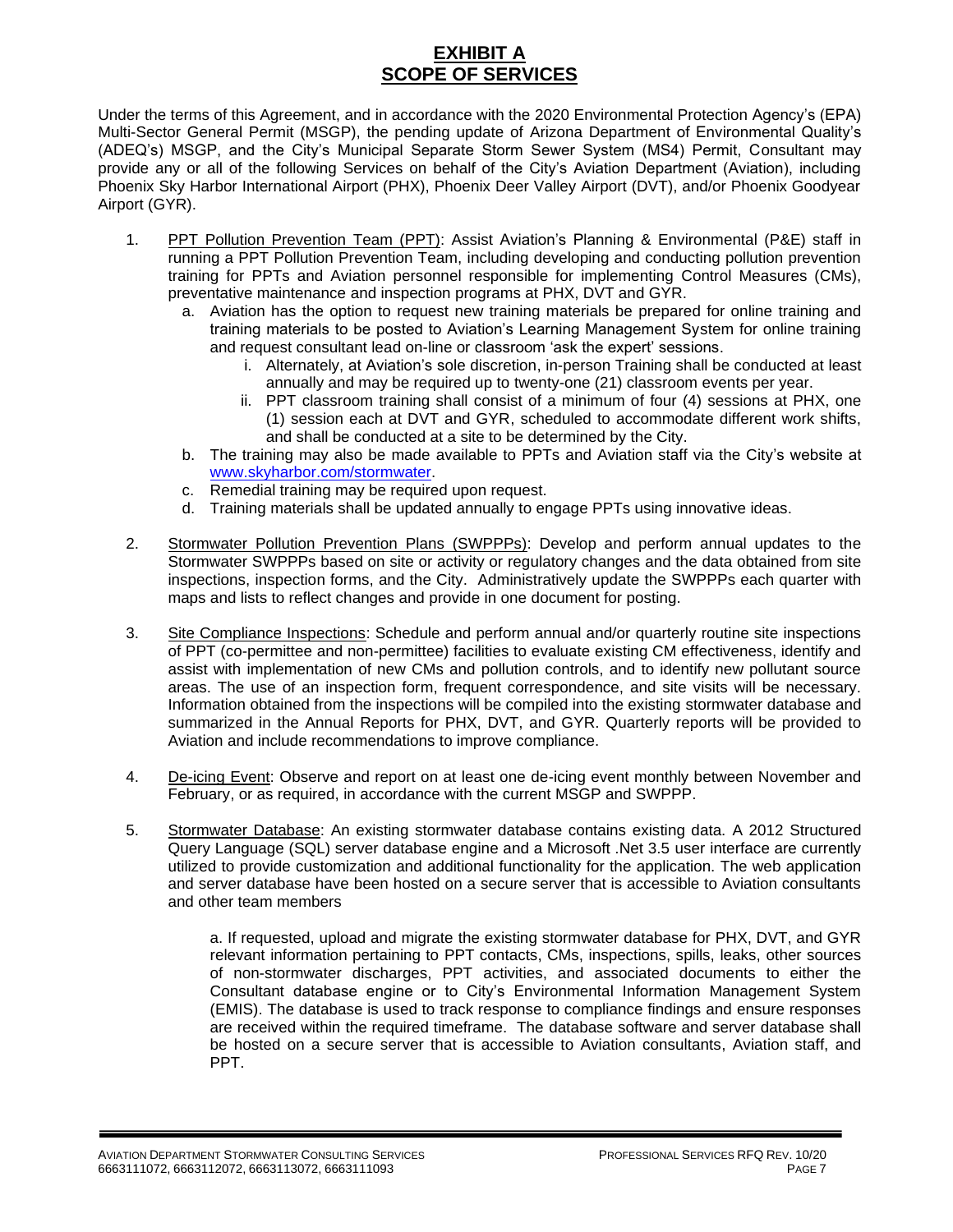b. Maintenance: stormwater consultant will perform database functions, perform database application backups, cleanups and maintenance regularly.

- 6. Review of Regulations Impacting Stormwater Quality: Assist Aviation with reviewing pending stormwater and de-icing regulations from the EPA and/or the ADEQ applicable to Aviation facilities and make recommendations for achieving compliance once these regulations are finalized. This may include: preparation of technical comments, recommendations, presentations, and other correspondence; processing of permit applications; and evaluation of inspection or monitoring results, if applicable. Review future EPA Emerging Contaminant List or any new upcoming regulations that could impact stormwater quality at Aviation facilities.
- 7. **Update Aviation Stormwater Pollution Prevention Plans: Update Aviation's SWPPPs to meet ADEQ** MSGP requirements as they become effective and annually to reflect any airport changes.
- 8. Stormwater Outfall Monitoring: Perform visual monitoring (currently on a quarterly basis) at stormwater outfalls at PHX, DVT, and GYR as required by the MSGP and SWPPP. Complete any necessary forms as prescribed by the City and provide photo documentation, if applicable.
- 9. Inspectors and Necessary Equipment: Provide a minimum number of inspectors with the necessary equipment (including software and mobile devices with internet access) to perform annual compliance inspections within 30 days of contract execution and quarterly compliance inspections within 60 days of contract execution, or prior to March 1, 2022. Four-wheel drive vehicles and specialized access equipment must be provided to access inspection sites or collect samples.
- 10. Inspection Forms: Maintain and update tablet and/or mobile device-based inspection forms, as needed.
- 11. Maintenance of Stormwater Information: Preparation of AVN of NOIs, NOTs, NECs and letters of termination and tracking of PPT NOIs, NOTs, NECs and letters of termination to reflect changes and updates. Track new PPTs through the Stormwater Applicability Checklist or similar, track PPT NOIs, assist with permitting, and update stormwater information.
- 12. Response Time Requirements: Provide 24-hour/7-day a week assistance for emergency response oversight for spills at PHX, DVT and GYR. Response time is within 1-hour after receiving notification of a spill. Phone call response time is within 5 minutes after leaving a message. At least half of all inspectors are expected to have completed 40-hour HAZWOPER and 8-hour HAZWOPER Supervisor Courses.
- 13. Project Quality Assurance & Quality Control: Within one month, provide a project quality assurance plan stating purpose and actions to take when deviations are noted in work products and inspections that ensures the following:
	- a. the timeliness of work products (e.g., meeting summaries, calendaring of inspections, newsletters, schedule for review of written drafts)
	- b. grammatically correct writing that presents a consistent voice and plain-language style that is jargon-free
	- c. design of support graphics that are relevant and legible
	- d. technical editor review of draft deliverables
	- e. comprehensive record-keeping and providing documentation of data checks and updates (e.g., updating databases for tracking PPT information, other stormwater related information)
	- f. methods to ensure consistency across inspectors and the data entry into the database

At the City's sole discretion, Consultant may also be called upon to:

- 14. Update existing stormwater drain system map and retention/detention basin maps.
- 15. Review the City's MS4 permit requirements and stormwater and surface water protection policies and update Aviation's SWPPP accordingly.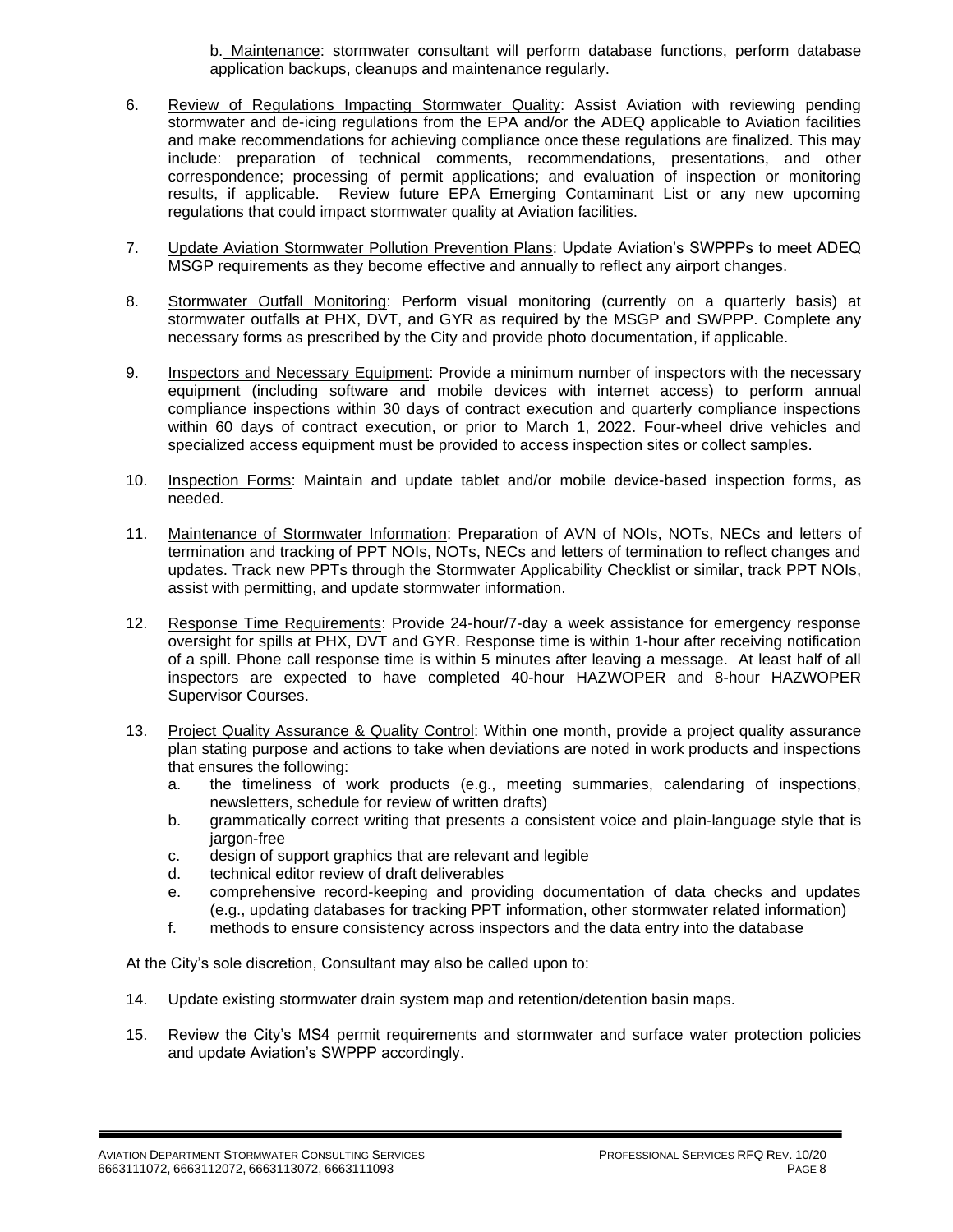# **EXHIBIT B CONSULTANT REFERENCE CHECK INSTRUCTIONS, FORM, AND SAMPLE LETTER**

**The attached Consultant Performance Evaluation Form is to be provided to the agencies or entities for which your firm has recently provided services relevant to those requested for this project. Provide the evaluation form to the Owner, or the Owner's representative directly responsible for oversight of the project to complete and submit to the email box listed below.**

**The first three references submitted will be accepted and the scores utilized as part of the evaluation process. Each reference check is worth up to 7 points for a total of up to 21 points available.**

**The form is to be completed by the agency or entity and uploaded to the (email box) at:**

**[soq.referencechecks@phoenix.gov](mailto:soq.referencechecks@phoenix.gov)**

**The procurement identifier is:**

# **6000001118**

# **Attention: Samantha B. Ansmann**

**Also attached is a sample performance evaluation cover letter that may be used when sending the reference check request.**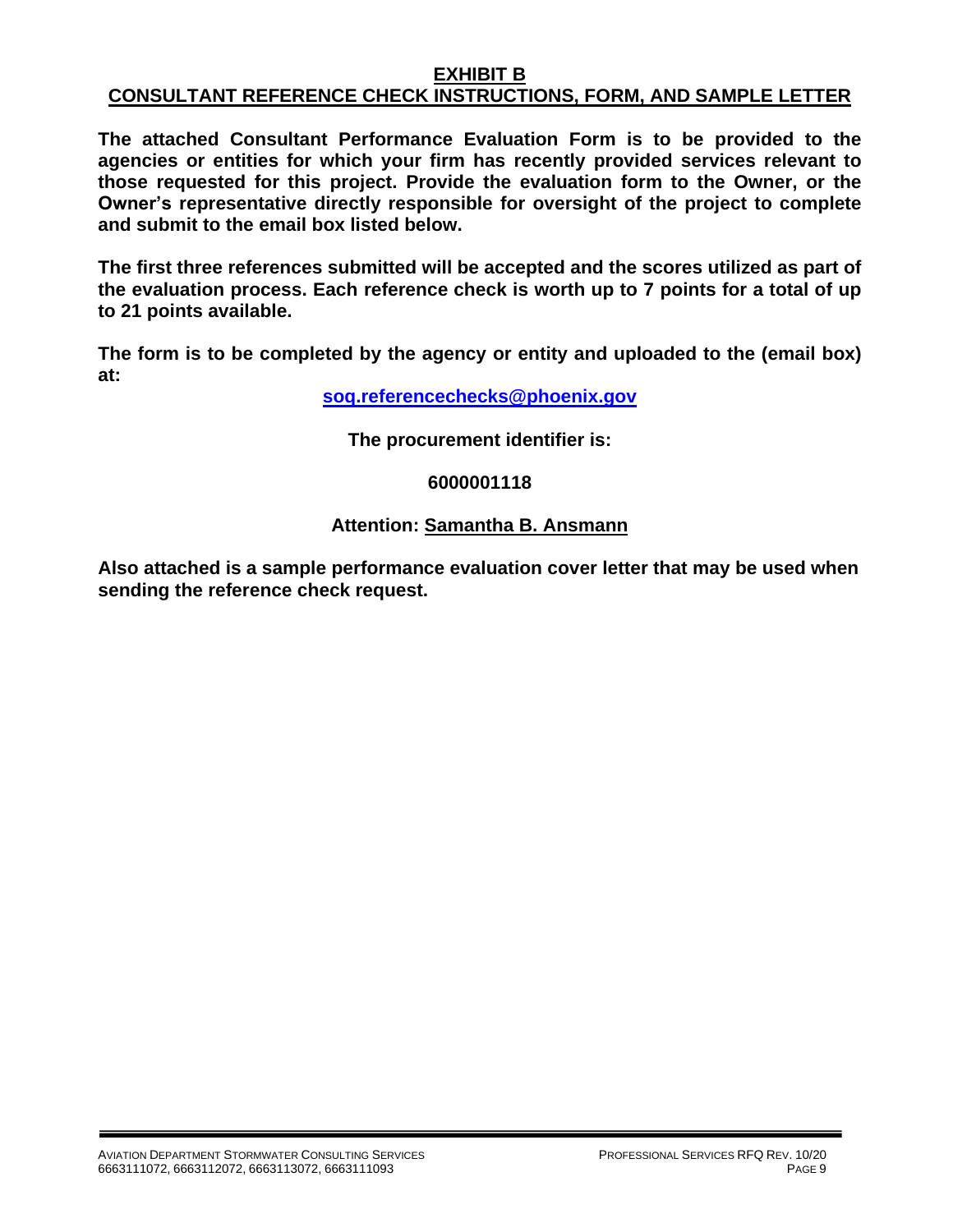# **Sample Consultant Performance Evaluation Cover Letter**

Sample Cover Letter Contact Name Address of Reference

(Your Name) is responding to a Request for Qualifications (RFQ) from the City of Phoenix Office of the City Engineer's Design and Construction Procurement section.

The City is requesting reference information related to our past performance. As a part of the response submittal process, the City is requesting performance evaluations from agencies that our firm has performed services for either in the past or is currently receiving services.

I would appreciate your cooperation in completing the attached Consultant Performance Evaluation form and return by email the completed form by 12:00 pm Phoenix time on **October 1, 2021** to:

[soq.referencechecks@phoenix.gov](mailto:soq.referencechecks@phoenix.gov)

# **Reference in Subject Line: RFx #6000001118**

For questions, contact Samantha B. Ansmann, Contracts Specialist at 602-681-5361.

Failure to submit the Consultant Performance Evaluation form by the above date will have a negative impact on the proposal we submit for this service. Your cooperation in submitting this form by this date is appreciated.

If you have any questions regarding this request, please contact (your name) at (your telephone number).

Sincerely,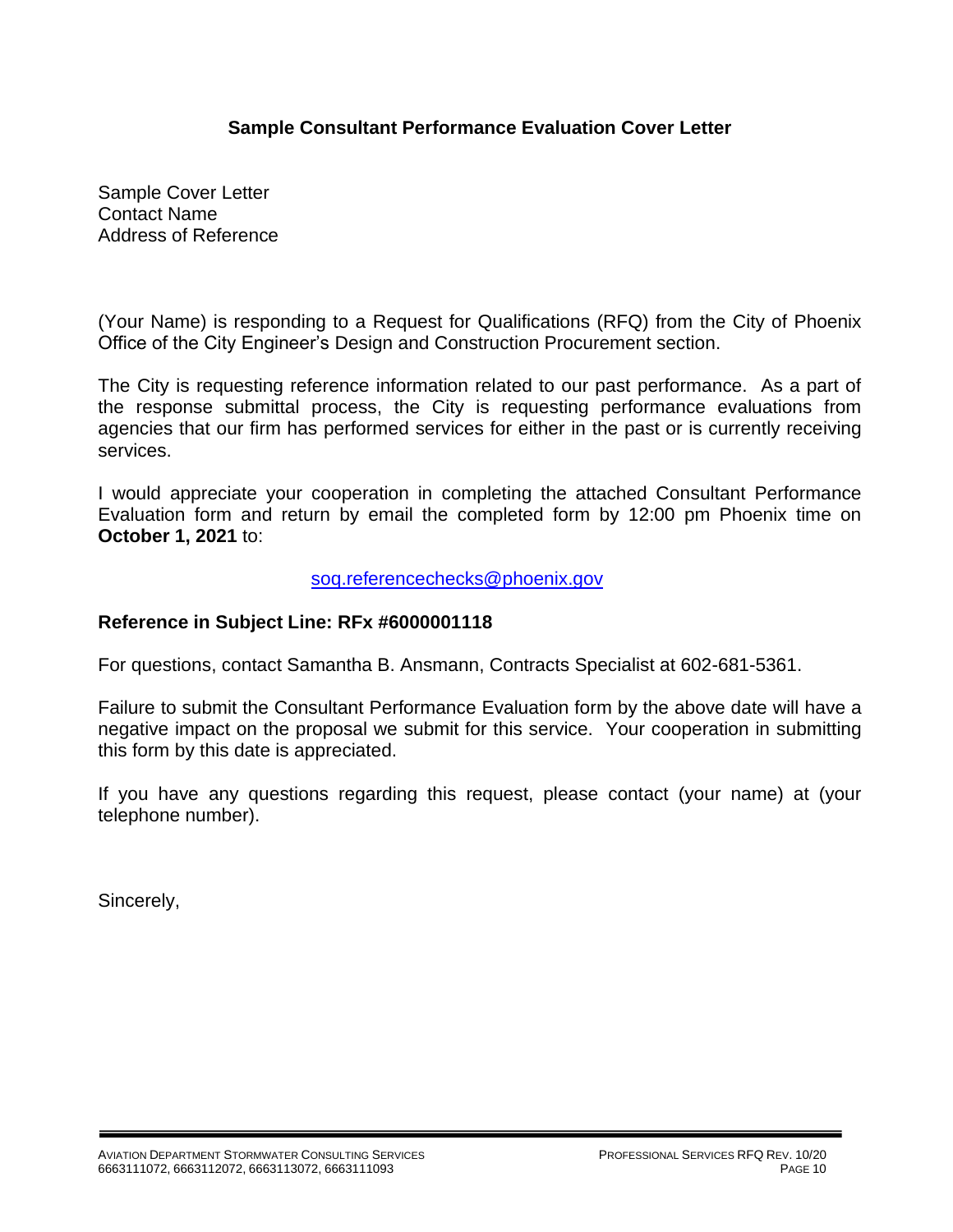# INSTRUCTIONS FOR COMPLETING CONSULTANT PERFORMANCE EVALUATION

Evaluate the consultant's contract performance in each of the rating areas listed below. On the Consultant Performance Evaluation form, circle the rating from 1 to 4 that most closely matches your evaluation of the consultant's performance. Comments are not required but appreciated. **Every rating area must be scored.** 

The Design and Construction Procurement section will use the information from this form to evaluate firms competing for contract award. **This completed form will become public record and upon request, will be released to the consultant or any other entity.**

Please submit the completed form to the address indicated on the bottom of the Consultant Performance Evaluation form. Thank you for your time and your cooperation.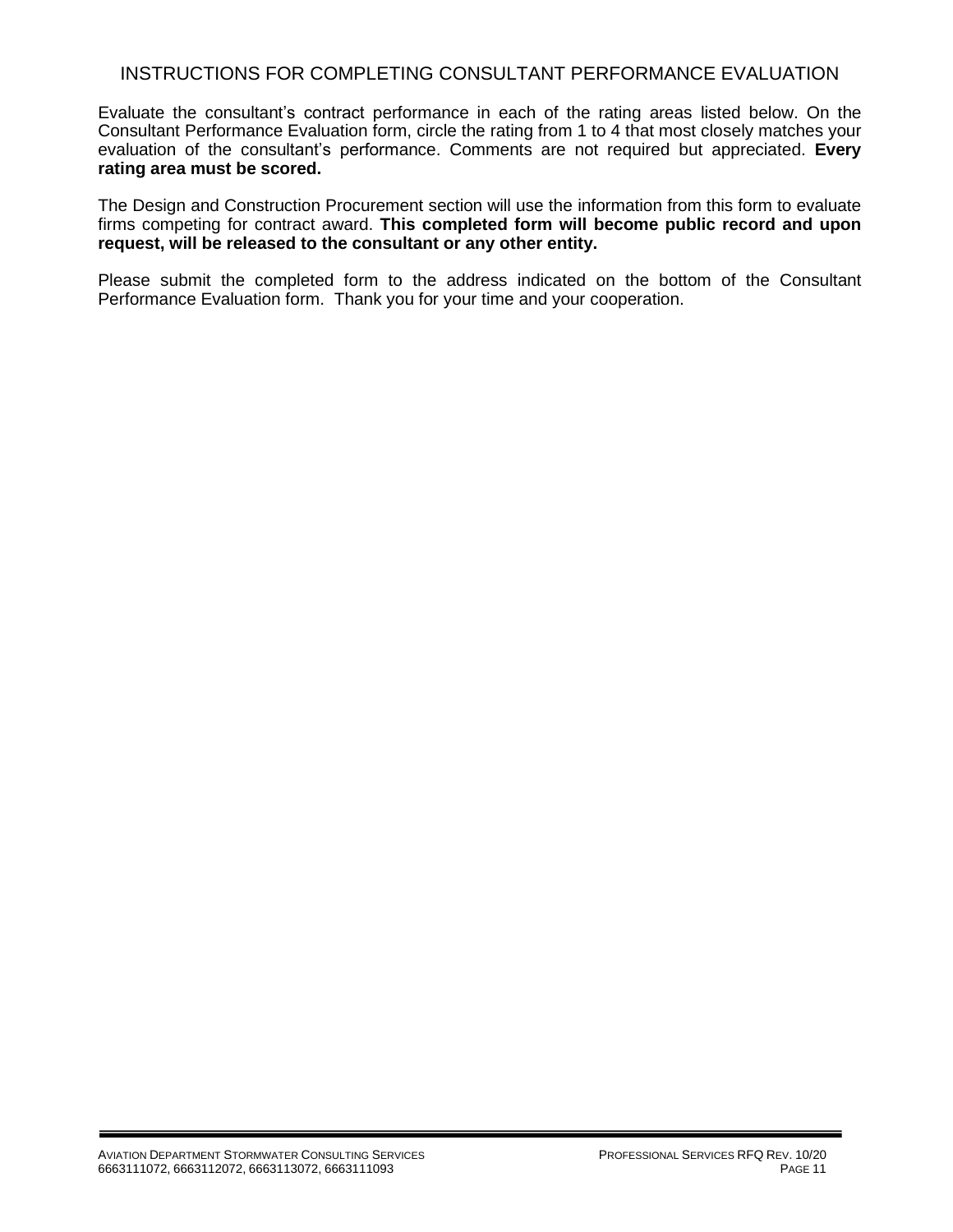# **AVIATION DEPARTMENT STORMWATER CONSULTING SERVICES 6663111072, 6663112072, 6663113072, 6663111093 RFx: 6000001118**

# **CONSULTANT PERFORMANCE EVALUATION FOR \_\_\_\_\_\_\_\_\_\_\_\_\_\_\_\_\_\_**

(firm name)

**In the box below, provide the project title, contracted services provided by the firm, and start and completion date of services. This form is to be completed by the Owner, or the Owner's representative directly responsible for oversight of the project. The project services evaluated must be relevant to the services of this project. Every rating area must be scored.** 

**RATINGS: Summarize the Consultant's performance and circle the number below that corresponds to the performance rating for each category. Please see the rating scale.**

1 = Unsatisfactory (.25 pts.); 2 = Poor (.50 pts.); 3 = Good (.75 pts.); 4 = Excellent (1.0 pts.)

| <b>HOW WOULD YOU RANK THE</b><br><b>BUSINESS RELATIONSHIP</b><br>BETWEEN THE OWNER AND<br>THE FIRM?            | 4<br>3<br>$\overline{2}$<br>1              | Comments: |
|----------------------------------------------------------------------------------------------------------------|--------------------------------------------|-----------|
| WAS THE TEAM PRESENTED IN<br>THE PROPOSAL THE TEAM<br>THAT WORKED ON THE<br>PROJECT TO COMPLETION?             | $\overline{4}$<br>3<br>$\overline{2}$<br>1 | Comments: |
| <b>WAS STAFF PROACTIVE IN</b><br><b>SOLVING PROBLEMS THAT</b><br><b>MAY HAVE OCCURRED ON THE</b><br>PROJECT?   | $\overline{4}$<br>3<br>$\overline{2}$<br>1 | Comments: |
| <b>WAS THE CONTRACTED</b><br><b>SCOPE OF SERVICES</b><br><b>COMPLETED ON TIME AND</b><br><b>WITHIN BUDGET?</b> | 4<br>3<br>$\overline{2}$<br>1              | Comments: |
| <b>HOW WOULD YOU RATE THE</b><br><b>QUALITY OF WORK</b><br>PERFORMED BY THIS FIRM ON<br><b>YOUR PROJECT?</b>   | $\overline{4}$<br>3<br>$\overline{2}$<br>1 | Comments: |
| DID THE FIRM RECOMMEND<br><b>EFFICIENCIES OR PROVIDE</b><br><b>INNOVATIVE IDEAS OR</b><br>SUGGESTIONS?         | $\overline{4}$<br>3<br>$\overline{2}$<br>1 | Comments: |